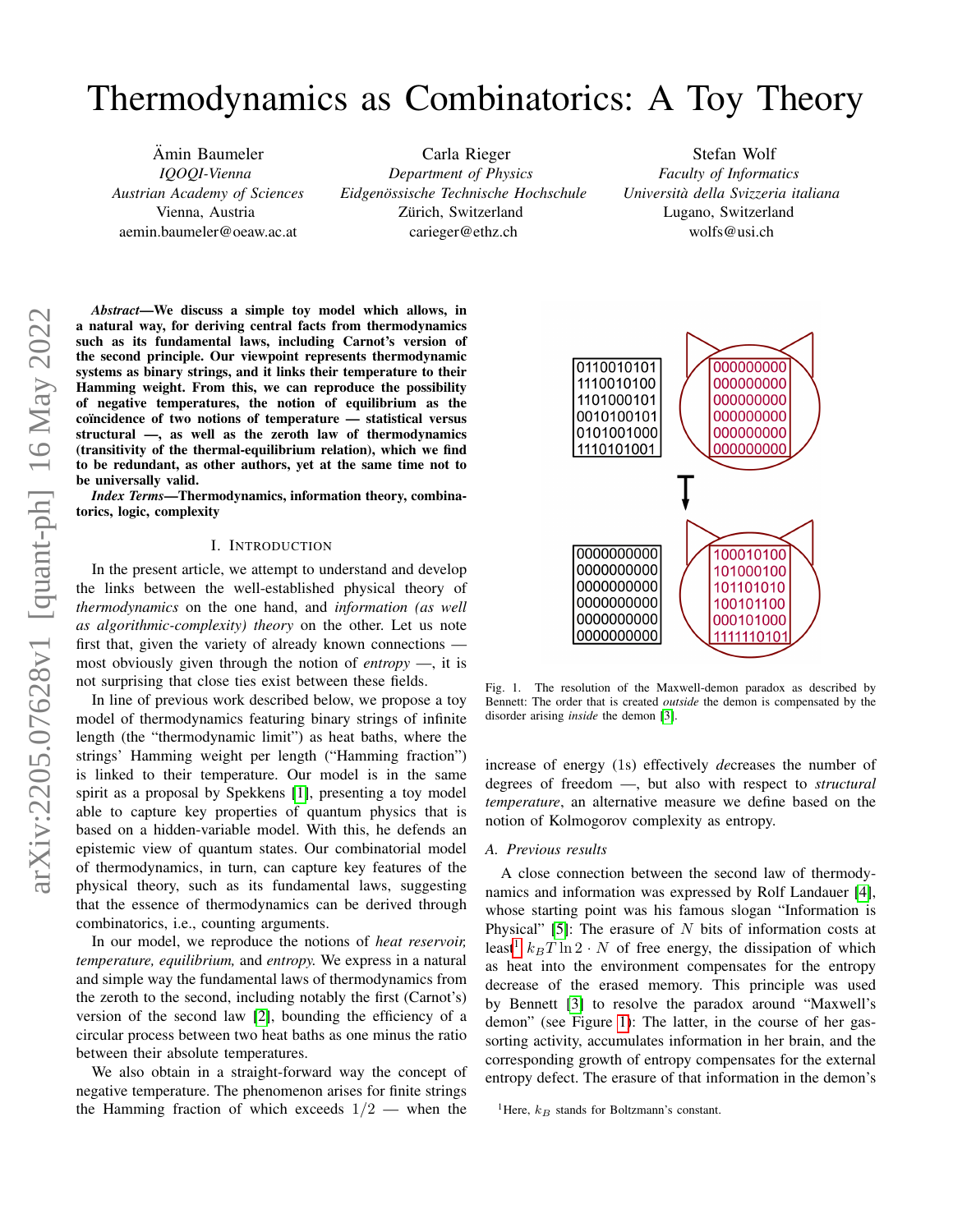internal state would in the end require exactly the same amount of free energy that is gained by the sorting — the paradox disappears.

Motivated by Landauer's principle, Bennett [\[3\]](#page-5-2) as well as Fredkin and Toffoli [\[6\]](#page-5-5) have developed a theory of *reversible computing*, i.e., a computing model which does not require the erasure of information. More specifically, Bennett has described a generic procedure to turn any computation into a reversible one with essentially the same computational efficiency, whereas Fredkin and Toffoli have presented a model of computation — the "Ballistic computer," based on elastic collisions of balls on a billard table — that allows for carrying out any logically-reversible computation (no loss of information) in a thermodynamically-reversible way (no heat dissipation into the environment).

Based on this, and in generalization of Landauer's principle, the second law of thermodynamics has been speculated to take the form that *time evolutions are logically reversible* [\[7\]](#page-5-6). In a spirit related to the toy model considered in the present article, we have derived from this fact consequences of this second law resembling the formulations due to Clausius as well as Kelvin: "Heat only flows from a hotter to a colder reservoir, not the other way around" and "No free energy from one heat bath alone" (see Figures [2,](#page-1-0) [3\)](#page-1-1).



<span id="page-1-0"></span>Fig. 2. Clausius' second law: Logically reversible maps do not accentuate differences [\[8\]](#page-5-7), i.e., the depicted transformation is impossible for Hamming fractions  $t_1 > t_1'$  and  $t_2 < t_2'$  (the total number of 1s is preserved; this is the first law).

It has been an open question how to reproduce *Carnot's* version in a similar way. We fill this gap in the present article by presenting a toy model powerful enough to reproduce additional notions such as temperature, free energy, heat, as well as the efficiency of a process connecting two heat baths.

The converse of Landauer's principle states that certain, namely *redundant*, pieces of information have a work value: They allow for transforming environmental heat into free energy. In [\[7\]](#page-5-6) and [\[9\]](#page-5-8), general bounds are given, in terms of algorithmic complexity, on the work value of a general string as well as the thermodynamic cost of a computation.

In a recently developed, process-oriented view of thermodynamics [\[10\]](#page-5-9), the conclusion has been drawn that the zeroth law be redundant. We reproduce this conclusion in our toy model presented in this article: The law is a direct consequence of the notion of thermal equilibrium — but it has an error probability: It fails to hold with exponentially small probability in the size of the (random) heat baths. The reason, as we will see, is that the thermal-equilibrium relation fails to be reflexive: Two

$$
\cdots \underbrace{ 01101100101110001 }_{t_1} \cdots \underbrace{ \mapsto }_{t'_1} \cdots \underbrace{ 0000100001 }_{t'_1} \underbrace{ 1111111 }_{11} \cdots
$$

<span id="page-1-1"></span>Fig. 3. Kelvin's version of the second law: The depicted transformation is impossible for  $t'_1 < t_1$  (the total number of 1s is preserved).

copies of the same heat bath contain redundancy, thus free energy.

#### II. PRELIMINARIES

First, we introduce the relevant concepts for our toy theory described in Section [III.](#page-1-2) The underlying set for our model consists of binary strings s of unbounded length,

$$
\mathbf{s} = s_1 s_2 s_3 \dots \,,\tag{1}
$$

where  $\mathbf{s}^{(n)} = s_1 s_2 s_3 \dots s_n$  is the finite string consisting of the first  $n$  bits of s.

Definition 1 (Hamming fraction). The *Hamming fraction* t(s) of a string s is defined in the asymptotic limit as

$$
t(\mathbf{s}) := \lim_{n \to \infty} \frac{H_W(\mathbf{s}^{(n)})}{n},\tag{2}
$$

where  $H_W(\mathbf{s}^{(n)})$  denotes the Hamming weight of string  $\mathbf{s}^{(n)}$ , and *n* is the length of  $\mathbf{s}^{(n)}$ .

We restrict our model to strings for which this limit exists.

Definition 2 (Kolmogorov complexity). The *Kolmogorov complexity*  $K(s)$  [\[11\]](#page-5-10) of a string s is the length of the shortest program p for a universal<sup>[2](#page-1-3)</sup> Turing machine  $U$  generating s:

$$
K_{\mathcal{U}}(\mathbf{s}^{(n)}) := \min\{|p| \mid \mathcal{U}(p) = \mathbf{s}^{(n)}\}.
$$
 (3)

Lemma 1. *The Kolmogorov complexity* K(s) *is upper bounded by:*

$$
\frac{K(\mathbf{s}^{(n)})}{n} \lesssim h(t)\,,\tag{4}
$$

<span id="page-1-2"></span>*where* h *is the binary entropy function.*

# III. THE TOY MODEL: STRINGS AND THEIR TEMPERATURE

The *macrostate* of a system s is characterized by its length  $n$  and its Hamming fraction  $t$ . The number of possible strings (i.e., *microstates* for given macroscopic observables) with fixed  $n$  and  $t$  is given by

$$
\binom{n}{t \cdot n} \approx 2^{n \cdot h(t)} = 2^{n \cdot (-t \cdot \log_2(t) - (1-t) \cdot \log_2(1-t))}.
$$
 (5)

We define below the (statistical) temperature of a string depending on its Hamming fraction. We first review an element of classical Boltzmann theory from statistical mechanics in order to motivate our definition, showing that the latter is in

<span id="page-1-3"></span><sup>&</sup>lt;sup>2</sup>The Kolmogorov complexity  $K_{\mathcal{U}}$  depends on the universal Turing machine  $U$  only up to an additive constant. Since our considerations concern asymptotic limits, we ignore the Turing-machine dependence from now on.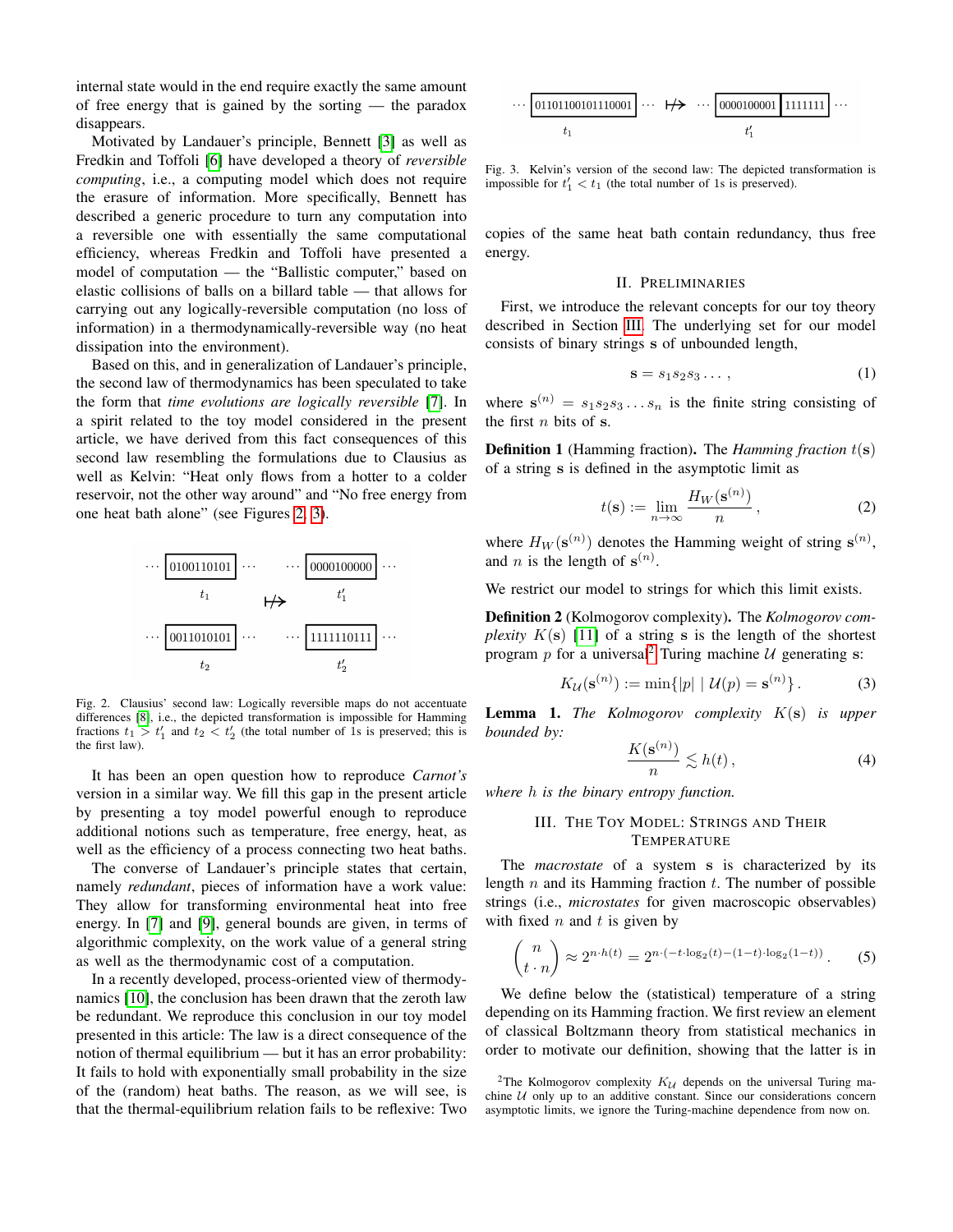accordance with the traditional view. The probability to find a particle with energy  $E_i$  in a system at temperature  $T$  with total particle number  $N = \sum_i N_i$  and total energy  $E = \sum_i n_i \cdot E_i$ , in the case that  $N_i$  particles are occupying the energy state  $E_i$ for  $i \in \{1, \ldots, J\}$ , is given by the Boltzmann equilibrium distribution [\[12\]](#page-5-11):

<span id="page-2-0"></span>
$$
\frac{N_i}{N} = \frac{1}{Z} e^{-E_i/k_B T}.
$$
\n
$$
(6)
$$

This expression includes the classical partition function  $Z = \sum_i e^{-E_i/k_B T}$ . The formula [\(6\)](#page-2-0) was derived by Boltzmann in a *combinatorial* approach [\[13\]](#page-5-12), maximizing the number of ways of arranging  $N$  particles on energy states  $E_i$  with occupation numbers  $N_i$ , while keeping E and N conserved. For the binary string  $s^{(n)} \in \{0, 1\}^n$ , each bit can be merely in two different states, i.e., the energy state 0 or  $\Delta E$ , and based on [\(6\)](#page-2-0), one obtains the following probability for a bit  $s_i$  being equal to 1 at energy  $\Delta E$ :

<span id="page-2-1"></span>
$$
P(s_i = 1) \approx \frac{H_W(\mathbf{s}^{(n)})}{n} = \frac{e^{-\Delta E/k_B T}}{1 + e^{-\Delta E/k_B T}} \text{ for } i \in \{1, \dots, n\}.
$$
\n
$$
(7)
$$

Thereby, for each of the two-level systems, solely the energy difference  $\Delta E$  of both states is relevant. If we consider  $\Delta E$ as a constant for a given string  $s^{(n)}$ , we may redefine the temperature  $T' := k_B T / \Delta E$ , and we set  $P(s_i = 1)$  equal to the Hamming fraction  $t$ . If we solve [\(7\)](#page-2-1) for  $T'$ , then we obtain a term for defining the following temperature.

Definition 3 (Statistical Temperature). We define the *(statistical) temperature*  $T_{\text{stat}}$  of a string s as

$$
\frac{1}{T_{\text{stat}}(\mathbf{s})} \coloneqq \log_2 \left( \frac{1 - t(\mathbf{s})}{t(\mathbf{s})} \right) . \tag{8}
$$

The dependence of the temperature  $T_{\text{stat}}$  on t is shown in Figure [4.](#page-2-2)

#### IV. ENERGY AND THE FIRST LAW

The binary string represents an encoding of energy fractions for each degree of freedom of a macroscopic system, i.e., each element of the binary string  $s_i$  represents a degree of freedom that either carries energy or not. Hence, we may think of the 1s as representations of units of energy: Each (binary) element is either in its ground state (0) or *upper* energy state (1). Thus, the total number of 1s, i.e., the total Hamming weight, encodes the total energy contained within the specific system.

Definition 4 (First Law). A transformation applied to a set of finite strings is said to respect the first law if it preserves the total Hamming weight of the strings.

# V. CARNOT'S VERSION OF THE SECOND LAW

In accordance with previous related models, we consider the second law of thermodynamics as the logical reversibility of a transformation.

Definition 5 (Second Law). A physical transformation acting on a set of finite strings is said to satisfy the second law of



<span id="page-2-2"></span>Fig. 4. The temperature  $T_{stat}$  in dependence on the Hamming fraction  $t$  of a string s.

thermodynamics if it is logically reversible, i.e., no information is lost through the transformation.

From this fact, it has already been observed that Clausiusand Kelvin-like versions of the second law follow. It was an open question whether the same holds for Carnot's theorem which we show here. In order to achieve this, we consider physical transformation respecting *both* the first and the second law: A physical transformation on a finite string follows the first *and* second laws if it preserves the number of 1s *and* is logically reversible. For such transformations operating on a pair of strings, we now derive an upper bound on the efficiency of a process extracting free work.

Clausius' version forbids the flow of information from a colder to a hotter string. We now consider the *inverse* scenario: If heat (a certain number of 1s) flows from a hotter to a colder string, then not all the 1s leaving the hotter string are required to be transferred to the colder one in order to enable the transformation to be logically reversible. (A logically reversible map cannot go from a larger to a smaller set.) The fraction of 1s *not* required for this compensation can be extracted as free energy from the process. This fraction, when compared to the total number of 1s leaving the hot string, is defined as the efficiency of the process.

Theorem 1 (Carnot's Theorem). *The efficiency* η *of the Carnot process is*

$$
\eta = 1 - \frac{T_{\text{stat},2}}{T_{\text{stat},1}}\,,\tag{9}
$$

*where*  $T_{\text{stat},1}$  *is the temperature of the hot and*  $T_{\text{stat},2}$  *of the cold string.*

*Proof.* Let us consider a string of Hamming fraction  $t_1$  and a colder one with  $t_2 \, \langle \, \langle \, t_1 \rangle$  being transformed by a heat flow to a lower fraction  $t'_1 = t_1 - \Delta_1$  (where  $\Delta_1$  is the fraction transferred away from the string), and for the second string a higher one  $t'_2 = t_2 + \Delta_2$ , (see Figure [5\)](#page-3-0). It will turn out that the number of 1s to be added to the colder string  $(\Delta_2 \cdot n)$  can be smaller than the number of 1s  $(\Delta_1 \cdot n)$  taken out of the hotter, and the product of possible strings after the process is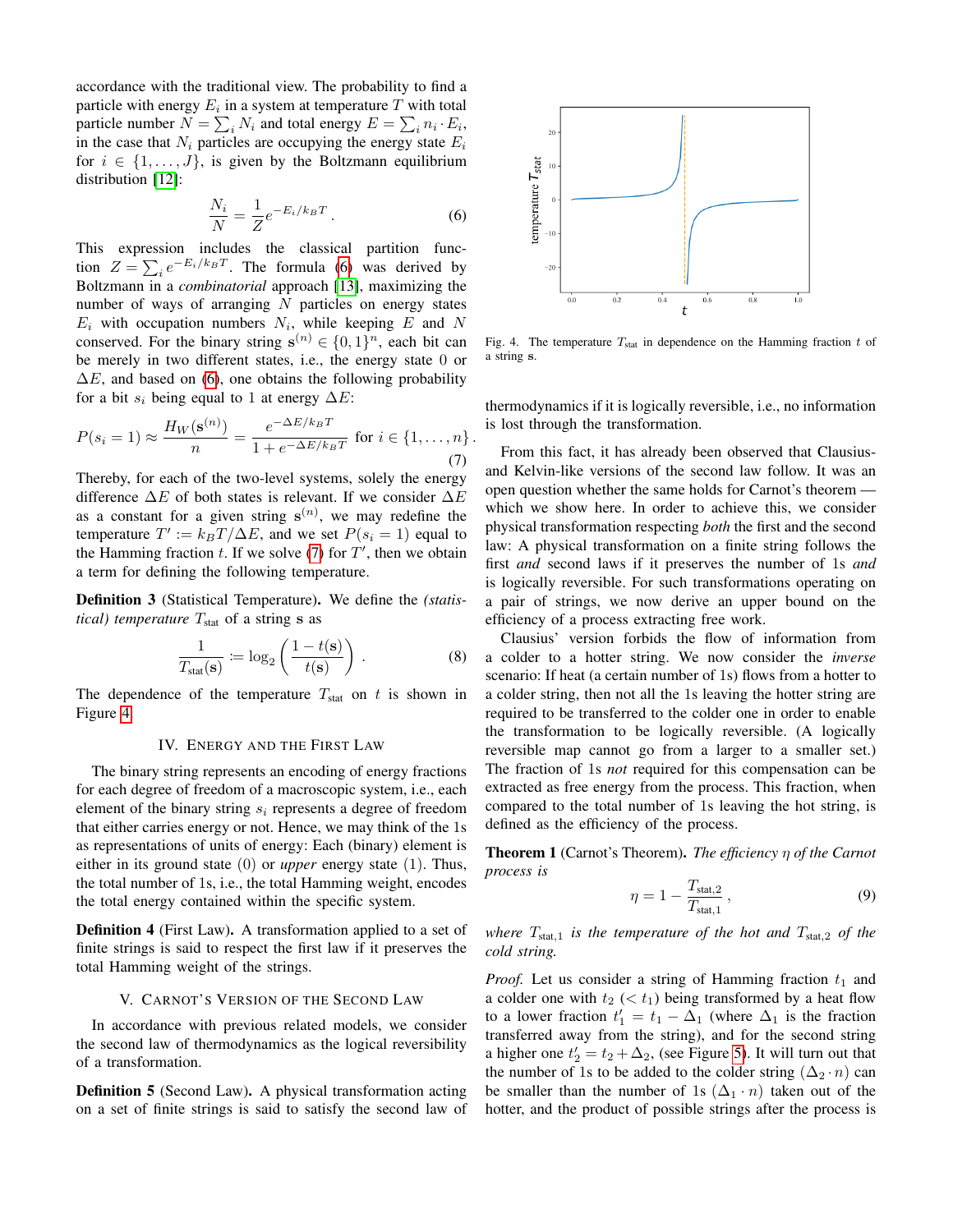

<span id="page-3-0"></span>Fig. 5. The scenario of Carnot's version of the second law.

still equal to the one before. Then, the free energy that can be gained from the process is given by  $(\Delta_1 - \Delta_2) \cdot n$ : This, again, is the number of 1s *not* required to be transferred to the second string in order to allow for logical reversibility, i.e., guaranteeing that the number of pairs of strings before and after does not get smaller. Specifically,

<span id="page-3-1"></span>
$$
2^{n \cdot h(t_1)} \cdot 2^{n \cdot h(t_2)} = 2^{n \cdot h(t_1 - \Delta_1)} \cdot 2^{n \cdot h(t_2 + \Delta_2)}.
$$
 (10)

Since we assume the number of transferred 1s to be much smaller than the total number of 1s in the strings, the terms in [\(10\)](#page-3-1) can be approximated linearly in  $\Delta_1, \Delta_2$ , as follows

$$
2^{n \cdot h(t+\Delta)} = 2^{n \cdot h(t)} + (2^{n \cdot h(t)})' \cdot \Delta + \mathcal{O}(\Delta^2), \quad (11)
$$

where  $(\cdot)'$  represents the derivative for t. For [\(10\)](#page-3-1) to be fulfilled, we must have

$$
\Delta_2 \cdot (2^{n \cdot h(t_2)})' \cdot 2^{n \cdot h(t_1)} = \Delta_1 \cdot (2^{n \cdot h(t_1)})' \cdot 2^{n \cdot h(t_2)}.
$$
 (12)

Hence, the ratio  $\Delta_2/\Delta_1$  is given as

$$
\frac{\Delta_2}{\Delta_1} = \frac{(2^{n \cdot h(t_1)})'}{(2^{n \cdot h(t_2)})'} \cdot \frac{2^{n \cdot h(t_2)}}{2^{n \cdot h(t_1)}} = \frac{h'(t_1)}{h'(t_2)}.
$$
 (13)

Note that the derivative of the binary-entropy function is

$$
h'(t) = \log_2\left(\frac{1-t}{t}\right) \tag{14}
$$

and, therefore, through the definition of the statistical temperature, the ratio  $\Delta_2/\Delta_1$  is  $T_{\text{stat},2}/T_{\text{stat},1}$ . Thus, the efficiency  $\eta$ of the process is

$$
\eta = \frac{\Delta_1 - \Delta_2}{\Delta_1} = 1 - \frac{\Delta_2}{\Delta_1} = 1 - \frac{T_{\text{stat},2}}{T_{\text{stat},1}}.
$$
 (15)

 $\Box$ 

The proven fact, which is formally equal to the Carnot efficiency can serve as a confirmation for both the temperature definition based on the Hamming fraction, as well as our reading of the second law as logical reversibility. In this sense, our toy model is consistent and reproduces traditional facts from thermodynamics. Encouraged by this observation, we extend the model to include the notion of entropy.

## VI. COMPLEXITY AS ENTROPY AND STRUCTURAL **TEMPERATURE**

We defined the statistical temperature from the Hamming fraction through the derivative of the binary entropy function

$$
\frac{1}{T_{\text{stat}}} = \log_2\left(\frac{1-t}{t}\right) = h'(t) \,. \tag{16}
$$

In consequence, the information-theoretic entropy coïncides with the physical entropy.

Observation 1 (Entropy). *The change of the informationtheoretic entropy*  $\Delta h(t) \cdot n$  *equals the change of the physical entropy* ∆S*.*

The derivative  $h'(t)$  is the limit of the ratio of the change  $\Delta h$  of h given a change  $\Delta t$  of t, and therefore, the inverse statistical temperature is

$$
\frac{1}{T_{\text{stat}}} \approx \frac{\Delta h(t)}{\Delta t} \,. \tag{17}
$$

This is consistent with Clausius' entropy definition

$$
\Delta S = \frac{\Delta Q}{T} \tag{18}
$$

or, equivalently,

$$
\frac{1}{T} = \frac{\Delta S}{\Delta Q}.\tag{19}
$$

Thus, if  $\Delta Q = \Delta t \cdot n$  (which is in line with viewing the 1s as the energy), then  $\Delta h(t) \cdot n$  corresponds to the entropy change, making the information-theoretic entropy  $h(t) \cdot n$  of the string correspond to the physical entropy in our toy model.

However, the actual information content of the string may be smaller than this if it has additional structure, namely, if the Kolmogorov complexity of the string is smaller than the entropy as defined simply by the fractions of 0s and 1s of the string. This serves as a motivation to define a second temperature measure, namely the *structural temperature*:

Definition 6 (Structural Temperature). We define the *structural temperature*  $T_{\text{struc}}$  through

$$
\frac{1}{T_{\text{struc}}(\mathbf{s})} := \max_{\text{position choices}} \left( \frac{\Delta K(\mathbf{s})}{\Delta t} \right) . \tag{20}
$$

In contrast to the Hamming fraction, the Kolmogorovcomplexity difference depends on the particular transformation, i.e., not merely on the *number* of 1s added to the string, but the specific *positions*. We maximize over all possible choices of these positions. The defined notion of structural temperature allows for assigning a temperature to *any* string, without ignoring its structure beyond the Hamming fraction. An extremal example of a gap between the two temperatures is the alternating string

# $010101010101010101...$

which is statistically hot but structurally cold: Flipping a bit at position k induces an arbitrarily large change  $\Delta K(s)$ of  $log_2(k)$ . Such a gap indicates that the string is far from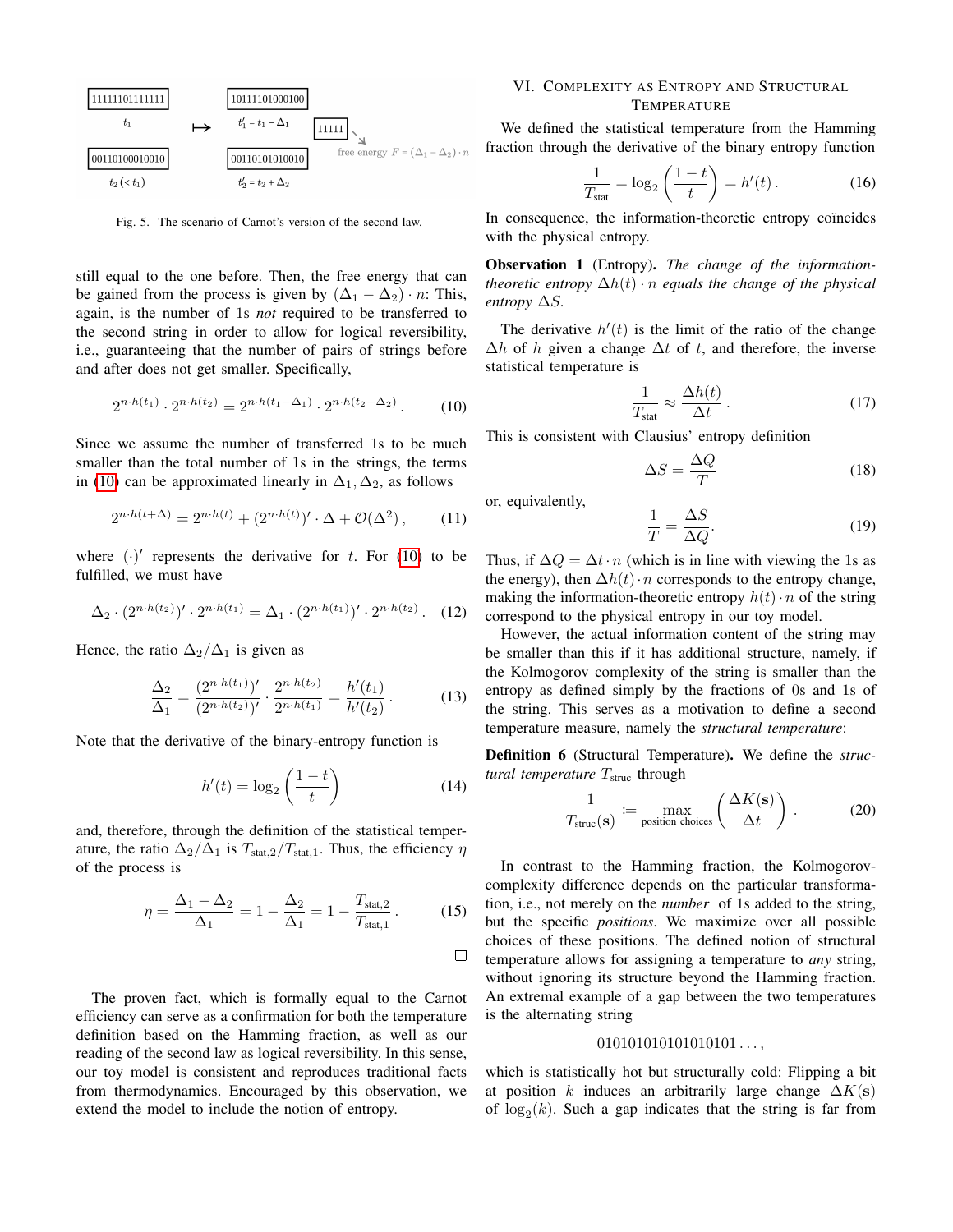thermal equilibrium. At the other end of the scale, the two temperature notions coïncide exactly for those strings which have no structure besides the one given by the Hamming fraction, i.e., for which the Kolmogorov complexity equals the information-theoretic entropy:

$$
K(\mathbf{s}^{(n)}) \approx n \cdot h(t). \tag{21}
$$

In these latter strings, all the energy is contained in form of heat; and it is exactly those we understand as being in thermal equilibrium or, in other words, as heat baths. Whereas we have, generally

$$
T_{\text{struc}}(\mathbf{s}) \le T_{\text{stat}}(\mathbf{s})\,,\tag{22}
$$

heat baths are defined by the equality of the two temperatures.

Definition 7 (Thermal Equilibrium). A string s is in *thermal equilibrium* if its statistical temperature equals its structural temperature, i.e.,

$$
T_{\text{stat}}(\mathbf{s}) = T_{\text{struc}}(\mathbf{s}) \,. \tag{23}
$$

Equivalently, we call such a string a *heat bath.*

The notion of thermal equilibrium allows us to talk about the zeroth law of thermodynamics.

# VII. THE ZEROTH LAW

A string is in thermal equilibrium and, therefore, a heat bath, if its statistical and structural temperature coïncide. This definition extends naturally to *pairs* of heat baths: By  $\mathbf{s}^{(n)} \equiv_{t.e.} \mathbf{s}'^{(n)}$ , we mean:

$$
K(\mathbf{s}^{(n)}||\mathbf{s}^{\prime(n)}) = h\left(\frac{t+t'}{2}\right) \cdot 2n. \tag{24}
$$

**Definition 8** (Zeroth Law). The relation  $\equiv_{t.e.}$  of thermal equilibrium between pairs of heat baths is *transitive.*

Clearly, heat baths of different temperatures are *not* in thermal equilibrium. On the other hand, and this is the more surprising part, heat baths of the *same* temperature can fail to be in thermal equilibrium if

$$
K(\mathbf{s}^{(n)}||\mathbf{s}^{\prime(n)}) < K(\mathbf{s}^{(n)}) + K(\mathbf{s}^{\prime(n)})\,. \tag{25}
$$

A consequence thereof is, first, that a heat bath is *not* in thermal equilibrium with an identical copy of itself (the relation is irreflexive) since:

$$
K(\mathbf{s}^{(n)}||\mathbf{s}^{(n)}) \approx K(\mathbf{s}^{(n)}).
$$
 (26)

Furthermore, this irreflexivity of the relation implies that the zeroth law (transitivity) can also be violated: Assume that s and s' are heat baths that are in thermal equilibrium, then,

$$
\mathbf{s} \equiv_{t.e.} \mathbf{s}' \text{ and } \mathbf{s}' \equiv_{t.e.} \mathbf{s}, \text{ but } \mathbf{s} \not\equiv_{t.e.} \mathbf{s} \tag{27}
$$

The zeroth law, which would imply that s is also in equilibrium with an identical copy of itself, is violated. For *random* heat baths, however, the law holds except with probability exponentially small in their size; in particular, the failure probability vanishes for infinitely large baths. In summary, the zeroth law suffers in our model from exactly the same deficit as the second law when stated as "entropy always increases:" It fails to hold with exponentially small probability.

### VIII. NEGATIVE TEMPERATURE

Several authors have already proposed the concept of negative absolute temperature (see, e.g., [\[14\]](#page-5-13)). This is consistent with our model. The dependence we propose of the temperature of a string and its Hamming fraction suggests that negative absolute temperatures occur for a string with Hamming fraction  $> 1/2$  (see Figure [4,](#page-2-2) note that in some sense, strings with negative temperatures are *hotter* than those with positive ones). Intuitively, this is due to the fact that increasing the energy *reduces* the degrees of freedom in terms of the number of possible strings. In our model, also negative *structural* temperatures can occur if the string's structure is such that adding energy  $-$  in the form of  $1s$   $-$  unavoidably makes the string more structured, i.e., its Kolmogorov complexity smaller.

#### IX. CONCLUSION

We have proposed a toy model, based on binary strings, their Hamming weight linked to the string's "temperature," and have managed to reproduce basic facts of thermodynamics, such as its fundamental laws. With this, we suggest that thermodynamic concepts such as free energy, heat, and thermal equilibrium are of combinatorial and computational nature. In our model, the notion of *negative temperature* emerges naturally. First, with respect to statistical temperature: When the Hamming fraction of a string exceeds  $1/2$ , then additional energy (1s) mean *reduction* of degrees of freedom. Secondly, also the structural temperature, based on algorithmic complexity, can be negative (if additional energy, i.e., 1s, reduces complexity). Note that equality of the two temperature measures coïncides with our notion of thermal equilibrium, and is related to the zeroth law, which appears in our model as redundant, underlining earlier observations by other authors. It is, however, valid only except with an error probability exponentially small in the size of the heat baths. This observation, which relates the zeroth law to the second, allowing for similar exceptions, is new.

In contrast to the zeroth and the second law, the situation around the third law is less clear. We propose as an open question to put its different formulations in context with our model in order to get more insight on their relation and correctness.

# ACKNOWLEDGMENT

We thank Xavier Coiteux-Roy and Charles Bédard for interesting discussion on the topic of this article. This work was supported by the Swiss National Science Foundation (SNF).  $\ddot{A}B$  acknowledges support from the Austrian Science Fund (FWF) through ZK3 (Zukunftskolleg) and F7103 (BeyondC).